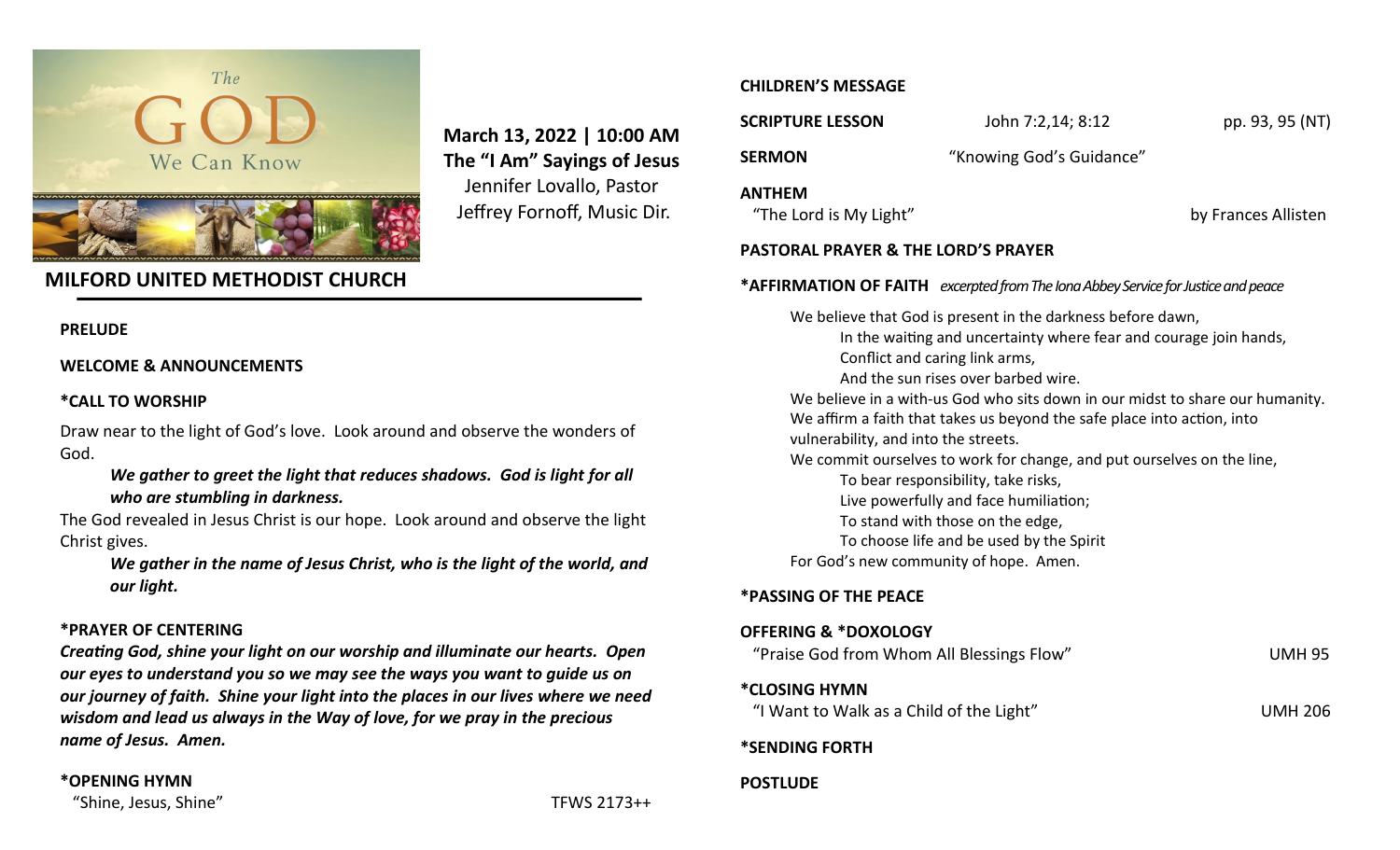



I Want to Walk as a Child of the Light

**CHRIST'S GRACIOUS LIFE** 

206